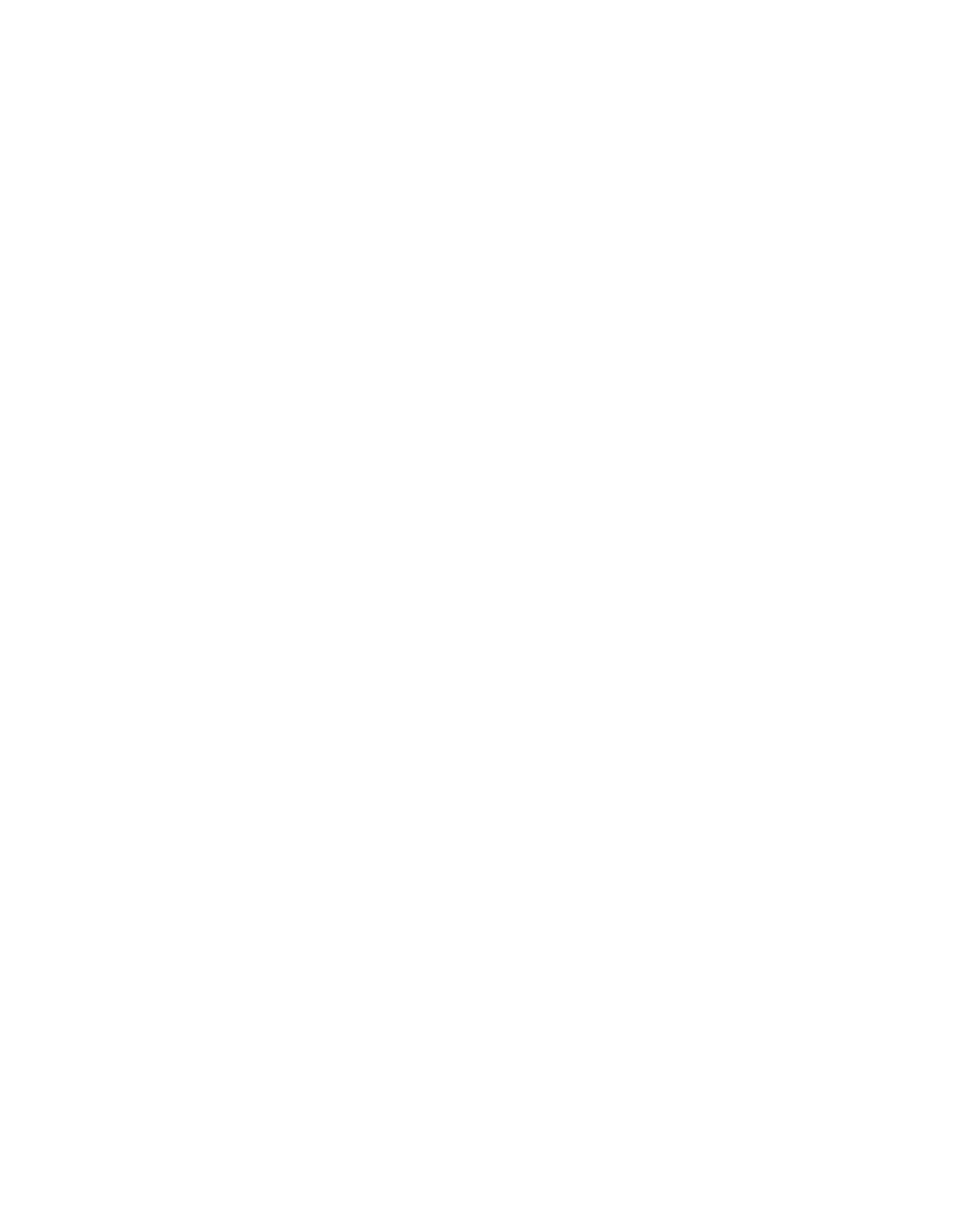## *TECHNICAL REPORT NO. 13-03*

#### **ALASKA BLASTING STANDARD FOR THE PROPER PROTECTION OF FISH**

By Jackie Timothy

Alaska Department of Fish and Game Division of Habitat, Southeast Region 802 W. 3rd Street, Douglas, Alaska, 99824-0024

November 2013

This investigation was financed by the Alaska Department of Natural Resources and the Alaska Department of Fish and Game.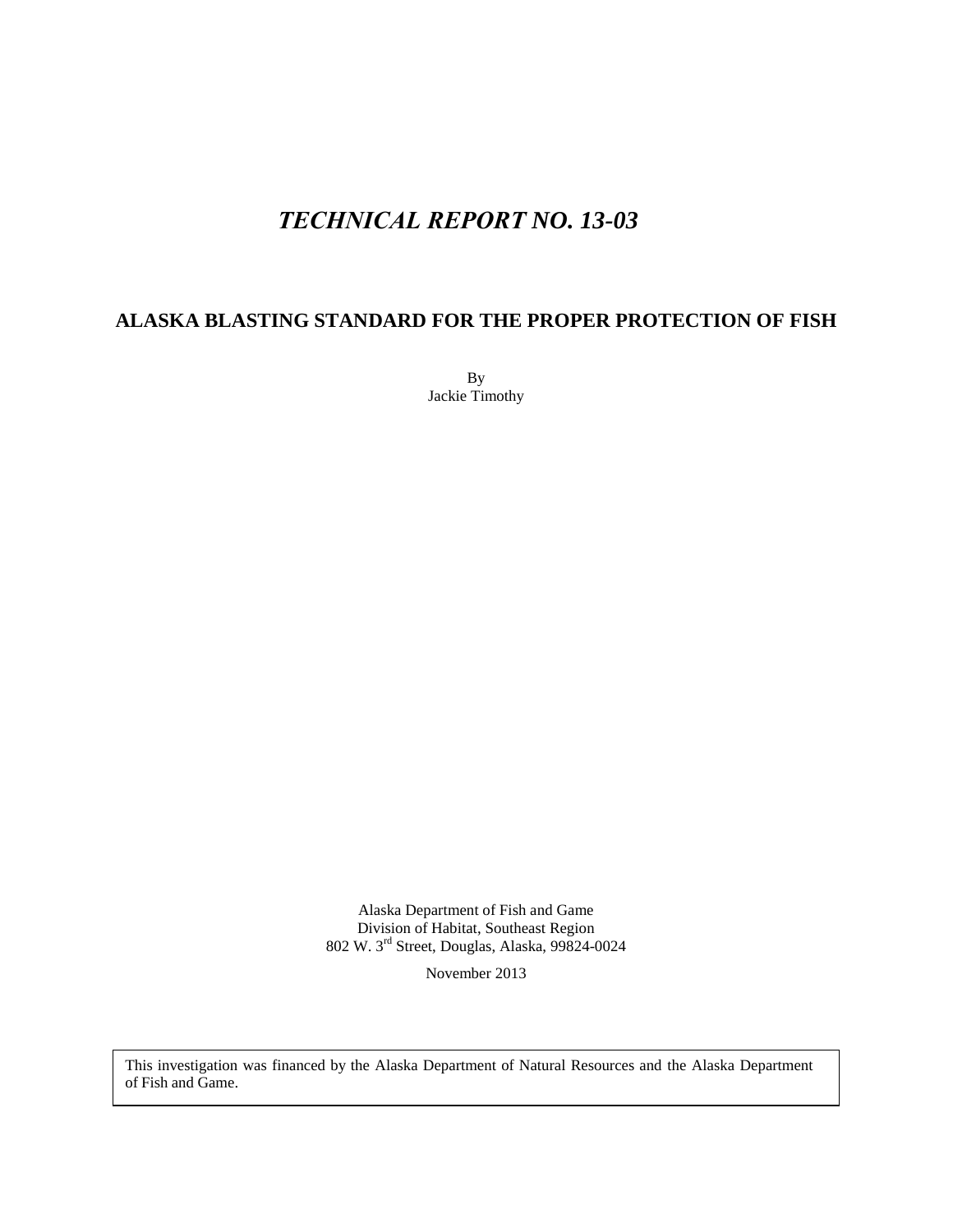Habitat Publications are available through the Alaska State Library, Alaska Resources Library and Information Services (ARLIS) and on the Internet: [http://www.adfg.alaska.gov/index.cfm?adfg=habitat\\_publications.main.](http://www.adfg.alaska.gov/index.cfm?adfg=habitat_publications.main) This publication has undergone editorial and peer review.

> *Jackie Timothy Alaska Department of Fish and Game, Division of Habitat 802 W. 3rd Street, Douglas, Alaska, 99824-0024*

*This document should be cited as:* 

*Timothy, J. 2013. Alaska blasting standard for the proper protection of fish. Alaska Department of Fish and Game, Technical Report No. 13-03, Douglas, Alaska.* 

The Alaska Department of Fish and Game (ADF&G) administers all programs and activities free from discrimination based on race, color, national origin, age, sex, religion, marital status, pregnancy, parenthood, or disability. The department administers all programs and activities in compliance with Title VI of the Civil Rights Act of 1964, Section 504 of the Rehabilitation Act of 1973, Title II of the Americans with Disabilities Act (ADA) of 1990, the Age Discrimination Act of 1975, and Title IX of the Education Amendments of 1972.

**If you believe you have been discriminated against in any program, activity, or facility please write:** ADF&G ADA Coordinator, P.O. Box 115526, Juneau, AK 99811-5526

U.S. Fish and Wildlife Service, 4401 N. Fairfax Drive, MS 2042, Arlington, VA 22203

Office of Equal Opportunity, U.S. Department of the Interior, 1849 C Street NW MS 5230, Washington DC 20240

**The department's ADA Coordinator can be reached via phone at the following numbers:**

(VOICE) 907-465-6077, (Statewide Telecommunication Device for the Deaf) 1-800-478-3648,

(Juneau TDD) 907-465-3646, or (FAX) 907-465-6078

**For information on alternative formats and questions on this publication, please contact:** ADF&G Division of Sport Fish, Research and Technical Services, 333 Raspberry Road, Anchorage AK 99518 (907) 267-2375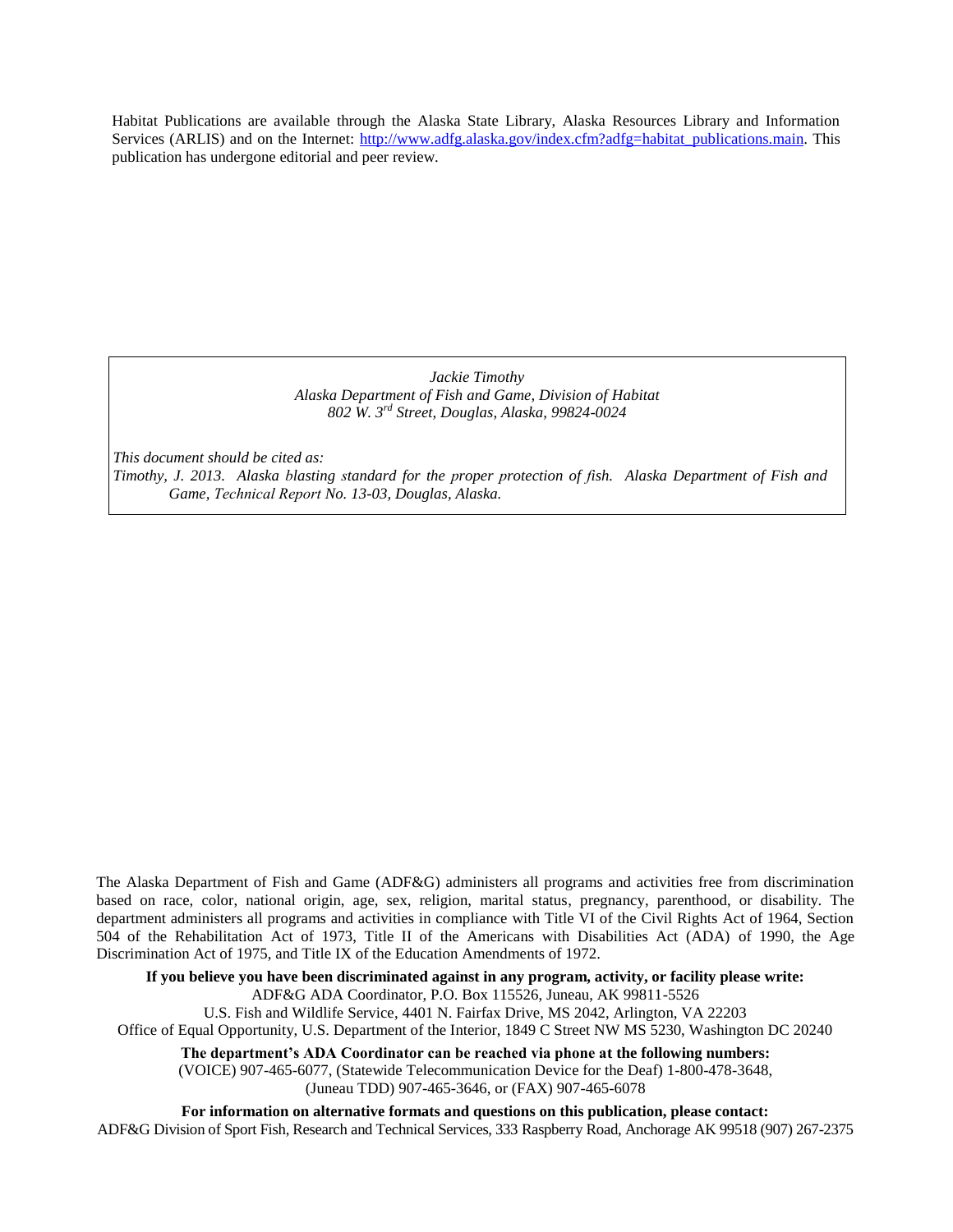# **TABLE OF CONTENTS**

#### Page

<span id="page-4-0"></span>

| ${\bf Background.}.\hspace*{25pt} \textbf{Background}.\hspace*{25pt} \textbf{1}$ |  |
|----------------------------------------------------------------------------------|--|
|                                                                                  |  |
|                                                                                  |  |
|                                                                                  |  |
|                                                                                  |  |
|                                                                                  |  |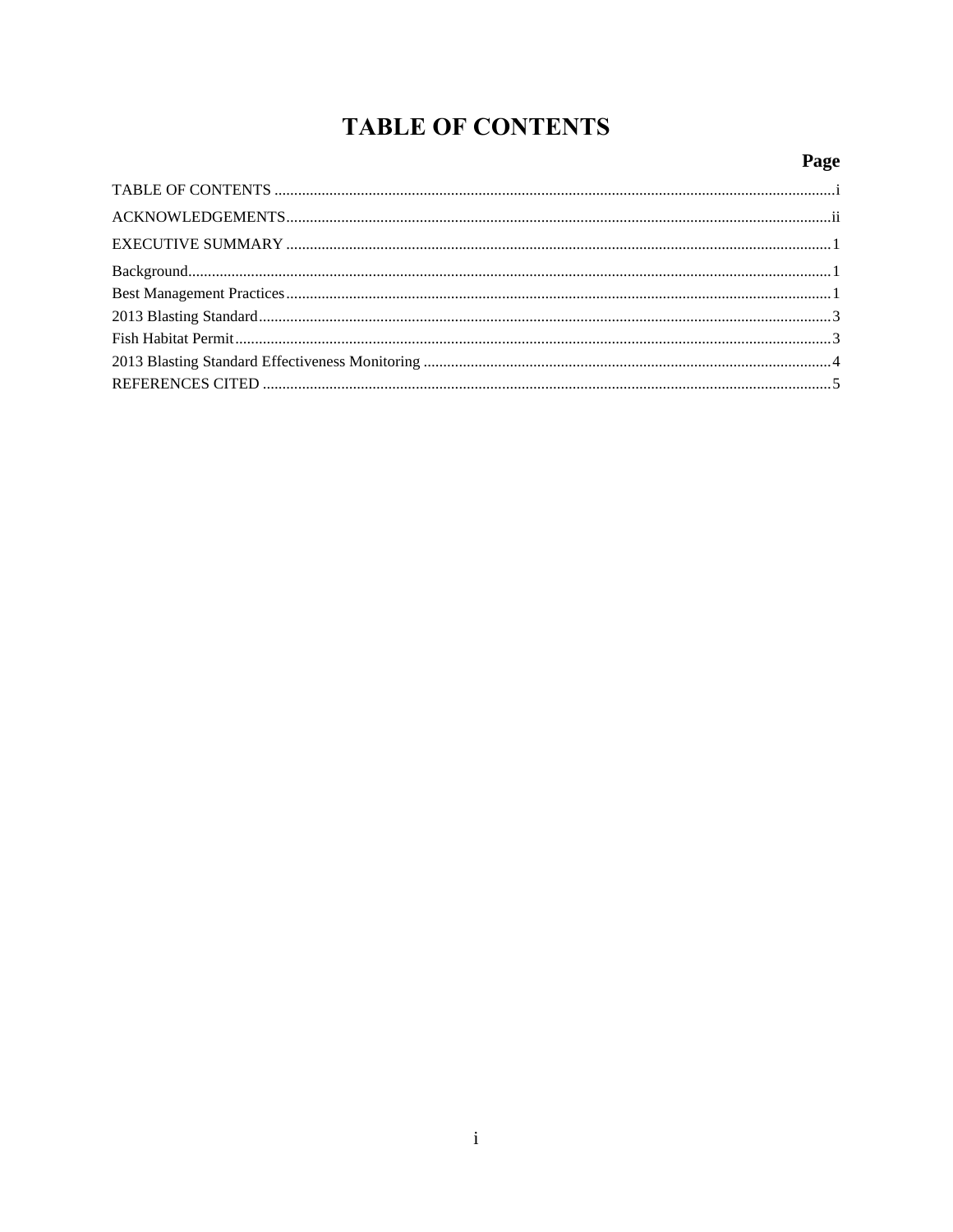## **ACKNOWLEDGEMENTS**

<span id="page-5-0"></span>I thank Carol Goularte, U.S.D.A. Forest Service Sitka District Ranger, who first presented the Fish Bay and Duffield Peninsula fish passage restoration projects as an opportunity for federal and state cooperation. Since that day in 2005, her staff and my staff have worked side by side in the field improving fish passage across the Tongass National Forest in southeast Alaska.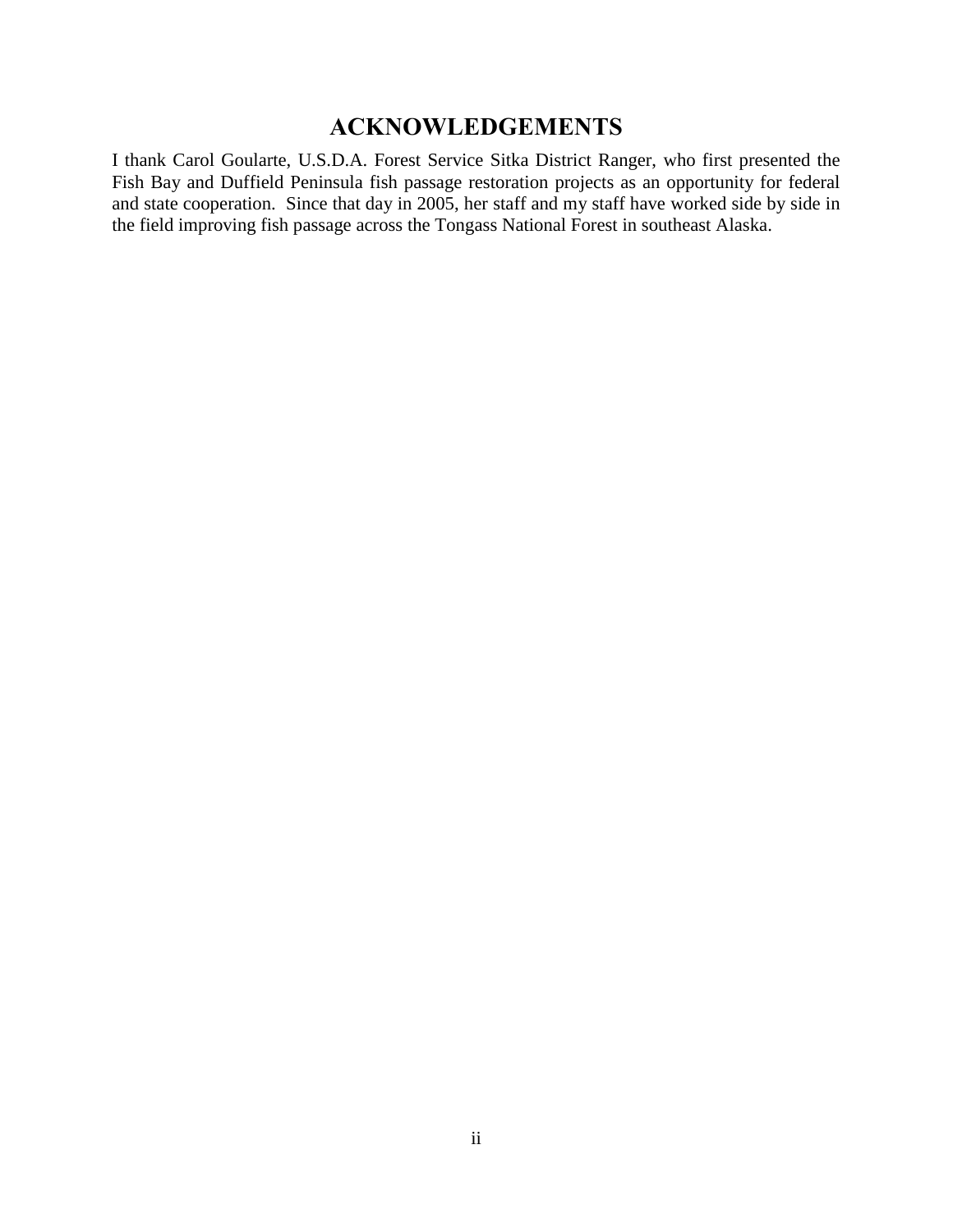## **EXECUTIVE SUMMARY**

#### <span id="page-6-1"></span><span id="page-6-0"></span>**BACKGROUND**

The State of Alaska Department of Fish and Game (ADF&G) Division of Habitat reviews and permits, when appropriate, blasting activities in or near anadromous water bodies per AS 16.05.871(b), and in or near resident fish water bodies per AS 16.05.841. In 1991, ADF&G produced a *draft* Blasting Standard for the Protection of Fish (ADF&G 1991) that limited blastinduced pressures in the water column and vibrations in the spawning gravels to levels below those known to be harmful to fish.

In 2005, the ADF&G Division of Habitat Southeast Region began a cooperative fish passage restoration study with the U.S. Forest Service Sitka Ranger District to assess the effects of blasts on fish and fish habitat when explosives are used to remove failed instream structures placed during legacy timber harvests in areas no longer accessible to construction machinery. We wanted to determine if improving access to upstream fish habitat over the long term was worth the short term impact to fish and fish habitat from the blast. At the conclusion of the study, the answer was clearly yes. Vegetation and bank disruption occurred within about a 40 ft blast radius, fish access to upstream habitats was immediate, and pieces of demolished structures began functioning as large woody debris (Edwards 2005). The pulse of suspended sediments in the water column caused by the blast dissipated quickly (R. J. Miller, Fisheries Biologist, U.S.D.A. Forest Service, Sitka, personal communication). ADF&G habitat biologists documented riparian recovery within two years.

During the cooperative study, the Division of Habitat funded a graduate student and participated on the graduate committee with the University of Alaska Fairbanks School of Fisheries and Ocean Sciences to investigate how the ADF&G 1991 *draft* blasting standard could be applied to instream blasting projects. The graduate student developed an attenuation model for log stringer bridge and culvert removal to determine the rate of overpressure and vibration decay in salmonid habitat, and published the results in a 2009 graduate thesis (Dunlap 2009). The thesis includes a literature review, summarizes the effects of blasting on salmonids, and concludes that the 1991 *draft* blasting standard limits are below pressures and vibrations causing mortality to salmonids in other studies.

The Division of Habitat contracted an even more in-depth review in 2012 that describes the physiological effects of blasting on salmonids and salmonid embryos and summarizes empirical studies that examine what pressure and vibration levels cause harm (Kolden and Aimone-Martin 2013). The final report recommends changes to the guidelines in the 1991 *draft* blasting standard and encourages further research in the field.

#### <span id="page-6-2"></span>**BEST MANAGEMENT PRACTICES**

The following measures to protect fish and embryos from the effects of blasting have been selected from a review of United States and Canadian mitigation techniques and applications.<sup>1</sup>

<sup>1</sup> Kristen Kolden, Alaska Seismic & Environmental to Jackie Timothy, ADF&G, June 27, 2013, memorandum and management considerations for blasting near fish and fish habitat report.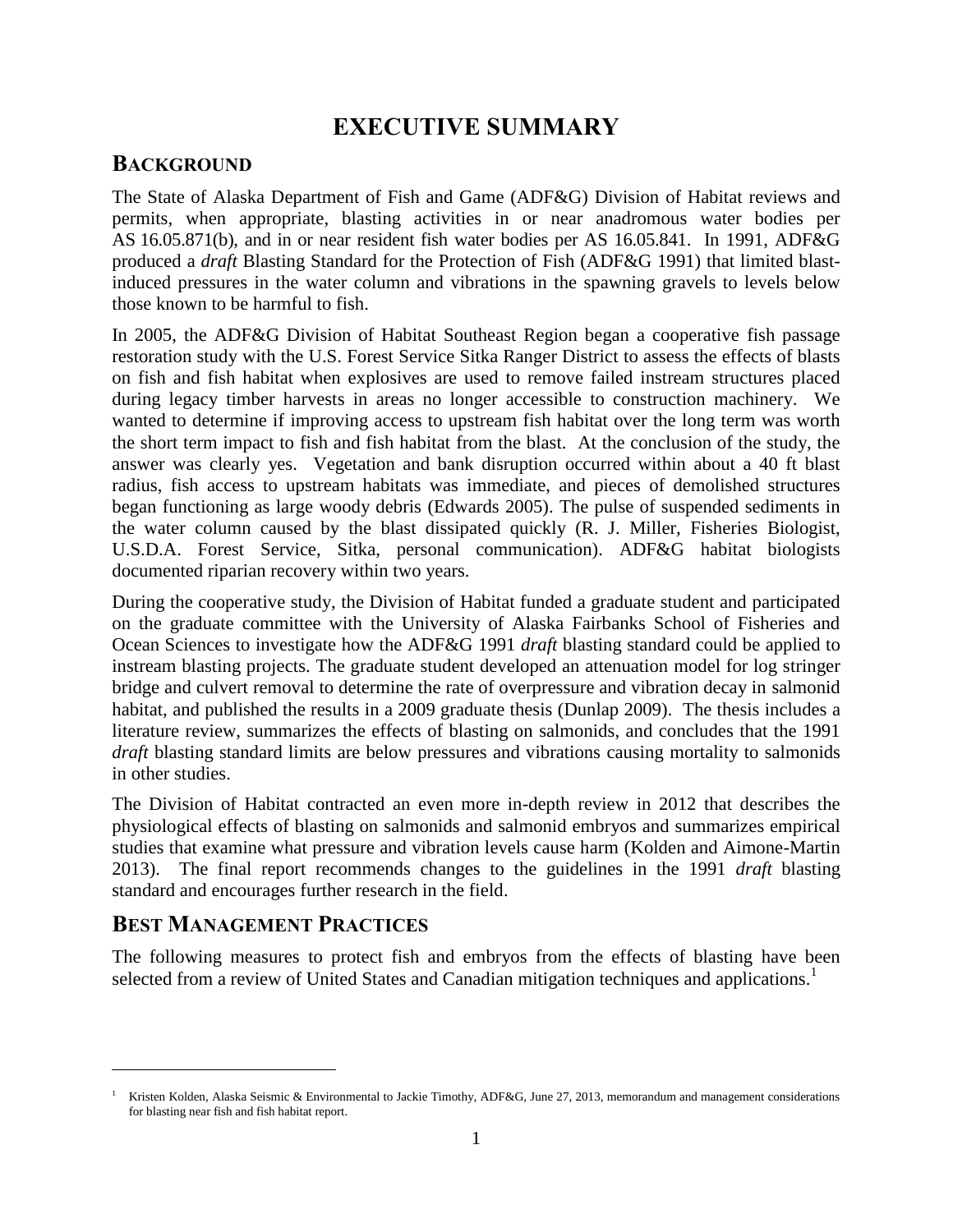During the review of a Fish Habitat Permit application to blast in or near a fish bearing water body, the habitat biologist and applicant, each within their area of expertise, will seek to avoid impacts to fish and embryos.

The habitat biologist will provide a description of the

- location of spawning beds, rearing areas, and migration corridors, and
- species and life stages of fish using the habitat when the blast is proposed.

The applicant will provide a description of the

- blasting locations,
- estimated number of blasts,
- estimated maximum charge weight per delay,
- distance between the blasting locations and each habitat type,
- predicted maximum overpressures in the water column, and
- predicted peak particle velocities that will occur in spawning gravels.

The applicant and habitat biologist will work together to determine the

- methods that will be used to **avoid** the impacts of blasting on fish, including
	- o using alternatives to blasting, or
	- o scheduling blasting when fish and embryos are not present.
- methods that will be used to **minimize** the impacts of blasting on fish, including
	- o scheduling blasting to avoid sensitive life stages,
	- o removing fish from the area and blocking them from the zone of impact,
	- o waiting until epiboly is complete if embryos are present in the gravel,
	- o scheduling blasting to avoid fish migrations,
	- $\circ$  hazing fish from an area prior to blasting,<sup>2</sup>
	- o isolating or dewatering the work area,
	- $\circ$  creating pressure wave interference,<sup>3</sup>
	- o using controlled blasting techniques following industry best management practices,
	- o surveying for debris and stream blocks after blasting and restoring fish passage,
	- o resloping, restoring, and revegetating disturbed streambanks, and
	- o removing all shock tube, explosive packaging, and wires from the worksite.
- methods that will be used to **mitigate**<sup>4</sup> the impacts of blasting on fish, including

 $\overline{a}$ 

<sup>2</sup> Audible thresholds for fish can vary between species so sounds may need to be species specific. See footnote 1.

The use of bubble curtains is impractical in some situations. See footnote 1.

The ADF&G definition of mitigation is found at 5 AAC 95.011.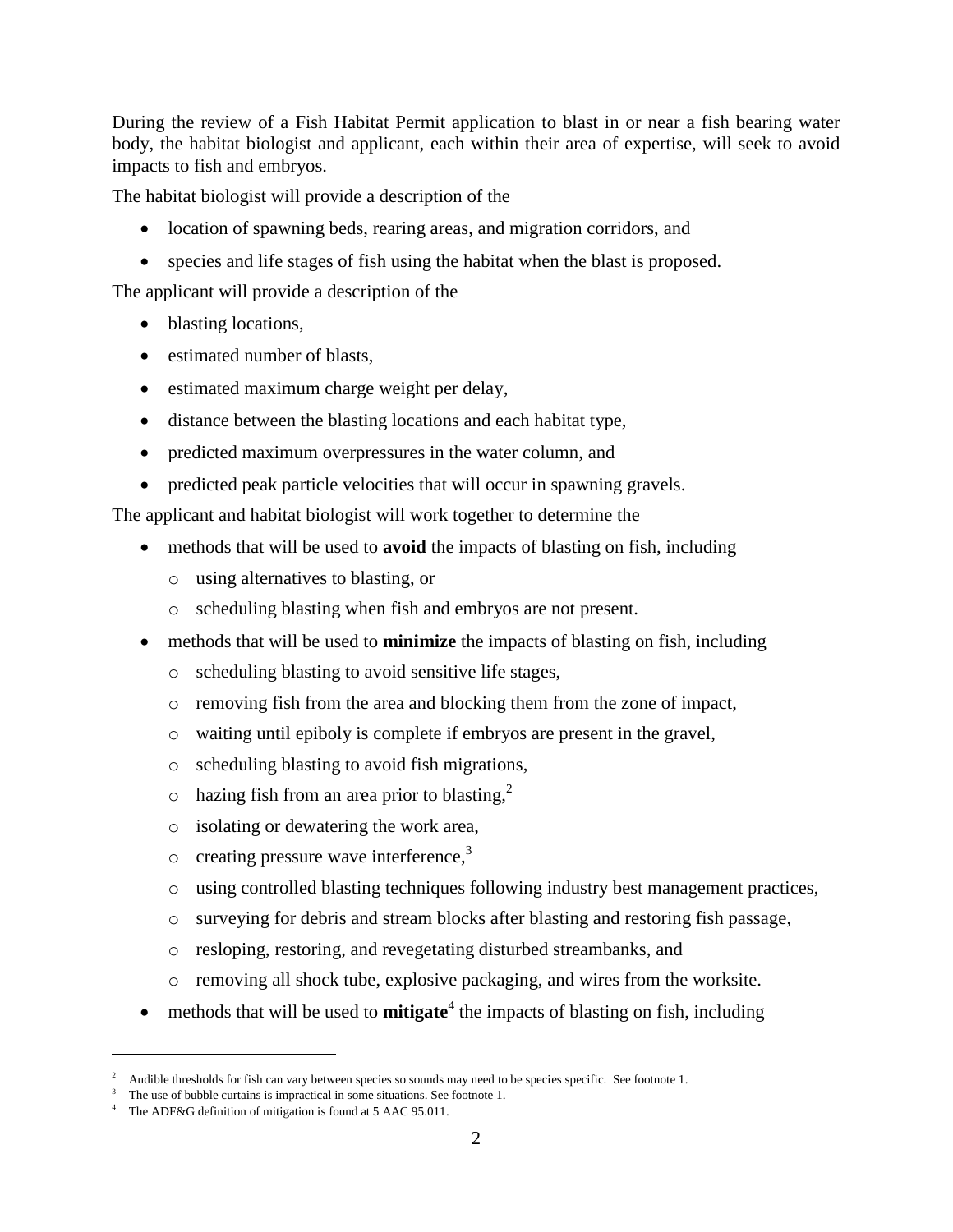o monitoring overpressures in the water column, or vibrations in spawning gravels, when blasting in or near a water body and predicted pressures and vibrations might cause fish or embryo injury or mortality.<sup>5</sup>

#### <span id="page-8-0"></span>**2013 BLASTING STANDARD**

The 2013 blasting standard will be applied to projects where the impacts of blasting on fish and embryos in fish bearing water bodies cannot be avoided and must be minimized and mitigated.

*Hydrophones used to monitor pressures and geophones used to monitor vibrations will be placed in the appropriate habitats as close to the point of detonation as possible without damaging the equipment. The instantaneous pressure rise in the water column in rearing habitat and migration corridors is limited to no more than 7.3 psi where fish are present. Peak particle velocities in spawning gravels are limited to no more than 2.0 in/s during the early stages of embryo incubation before epiboly is complete.*

The 2013 blasting standard is based on 20 years of research and technological advances that provide accurate data on pressures and vibrations generated by an explosion. The standard is below levels that have been shown to cause injury or mortality to salmonids and salmonid embryos and provides a baseline for pressure and vibration monitoring that will aid ADF&G in assessing the effectiveness of the standard to properly protect fish and embryos.

## <span id="page-8-1"></span>**FISH HABITAT PERMIT**

The Fish Habitat Permit for a project with a blasting component should require the applicant to notify the habitat biologist at least 48 hours prior to blasting, and allow the habitat biologist access at all reasonable times for the purpose of inspecting work performed under the permit. The Fish Habitat Permit for a qualifying blasting project<sup>6</sup> should also require the submission of monitoring reports at intervals appropriate for the project.

For the monitoring information to be accurate, we recommend the equipment is equal to, or more effective than, triaxial geophones that monitor 1,024 samples per second and hydrophones that monitor 65,000 samples per second. Reports should include

- seismograph serial number, sensor type, and calibration date of all equipment,
- recording mode, trigger level, and sample rate,
- number of blasts,

 $\overline{a}$ 

- upstream and downstream sensor orientation with actual and scaled blast distances,
- date and time of shot.
- maximum charge weight per delay,
- overpressure time-history plot with peak overpressure,
- peak particle velocity, frequency at peak particle velocity, and predominant frequency,

<sup>5</sup> The applicant can conduct site-specific attenuation modeling in the early stages of large scale blasting activities by measuring overpressures and velocities in a linear array for increasing charge sizes and then use the site-specific attenuation models to predict ground vibration and overpressures to determine the range of impacts on fish (Kolden and Aimone-Martin 2013).

<sup>6</sup> Blasting will occur in fish bearing water bodies and predicted pressures and vibrations might cause fish or embryo injury or mortality.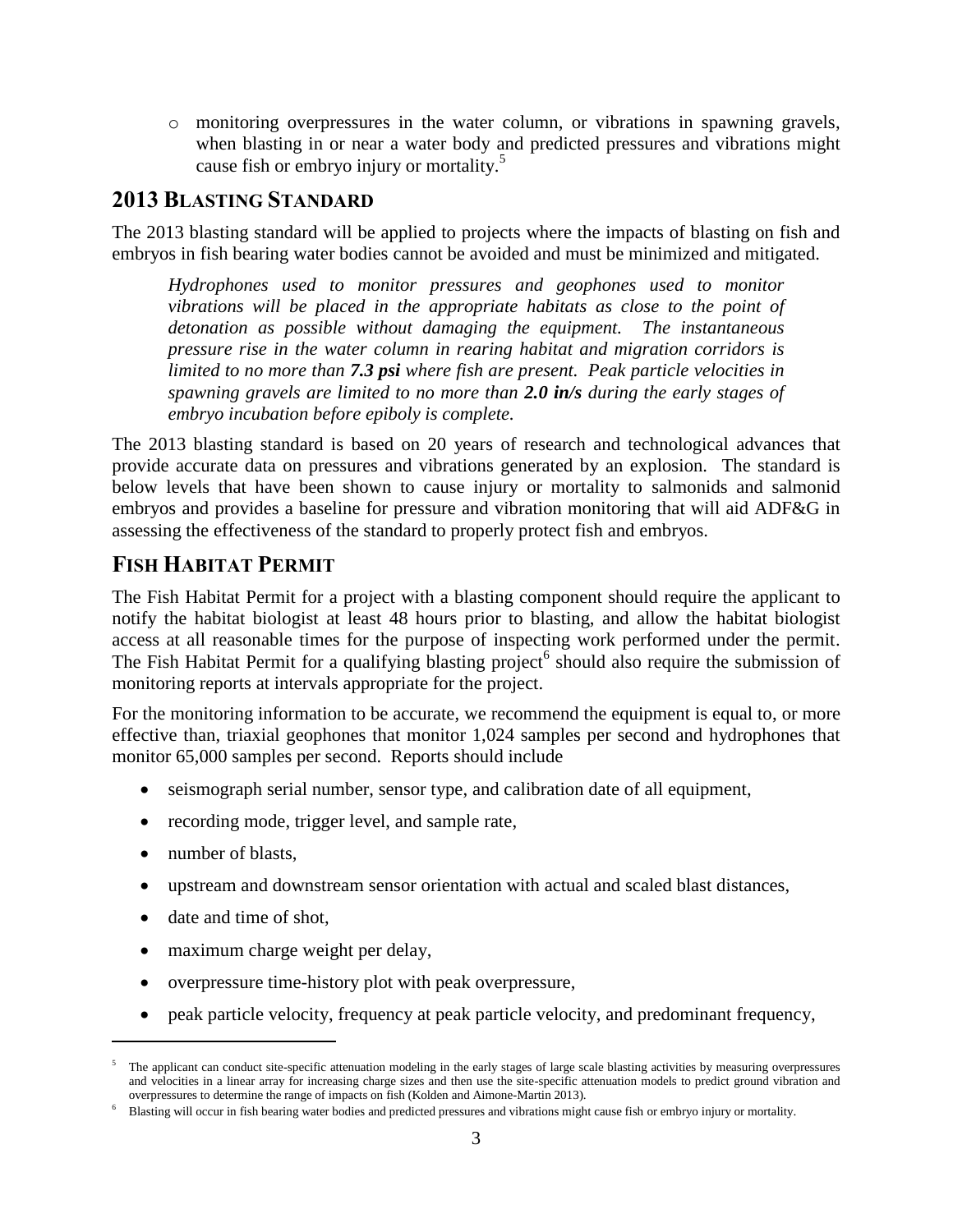- fish mortality, and
- before and after photos.

## <span id="page-9-0"></span>**2013 BLASTING STANDARD EFFECTIVENESS MONITORING**

Habitat biologists should send a copy of all Fish Habitat Permits with a blasting component and a copy of all monitoring reports to

Director's Office Alaska Department of Fish and Game Division of Habitat PO Box 115526 Juneau, AK 99811-5526

The Division of Habitat will use the information to evaluate blasting standard effectiveness and revise the standard as necessary to ensure the proper protection of fish.